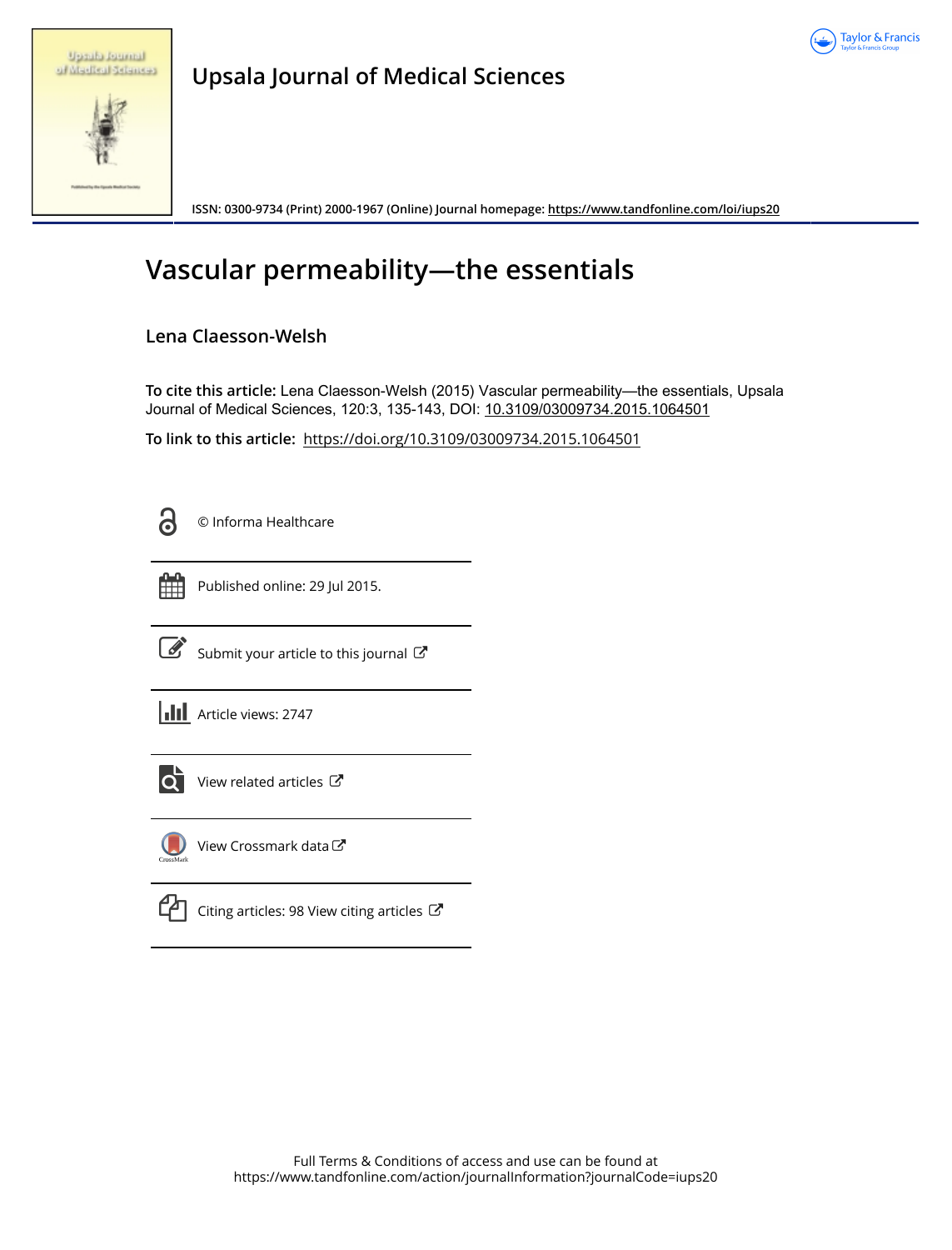# REVIEW ARTICLE

# Vascular permeability—the essentials

# LENA CLAESSON-WELSH

Uppsala University, Department of Immunology, Genetics and Pathology, Rudbeck Laboratory, Uppsala, Sweden



Winner of the Rudbeck Award, 2014, at the Medical Faculty of Uppsala University for her distinguished research on the formation and function of blood vessels under normal and pathological conditions.

#### Abstract

The vasculature, composed of vessels of different morphology and function, distributes blood to all tissues and maintains physiological tissue homeostasis. In pathologies, the vasculature is often affected by, and engaged in, the disease process. This may result in excessive formation of new, unstable, and hyperpermeable vessels with poor blood flow, which further promotes hypoxia and disease propagation. Chronic vessel permeability may also facilitate metastatic spread of cancer. Thus, there is a strong incentive to learn more about an important aspect of vessel biology in health and disease: the regulation of vessel permeability. The current review aims to summarize current insights into different mechanisms of vascular permeability, its regulatory factors, and the consequences for disease.

Key words: Edema, histamine, junctions, pore, vascular permeability, VEGF

# Introduction

The main function of the vasculature is to serve as a blood conduit to ensure efficient oxygenation of tissues, followed by the return of the deoxygenated blood to the lungs. The vasculature is also pivotal for a range of other homeostatic functions relating to the circulation such as hemostasis, lipid transport, and immune surveillance ([1](#page-7-0)). Endothelial cells are the main constituents of blood vessels. They rest on a basement membrane with their basolateral side and face the blood with their apical/luminal side.

In the healthy individual, the vasculature is stable, and endothelial cell survival is continuously

maintained [\(2](#page-7-0)). During particular physiological responses such as embryo development, ovulation, and regrowth of the endometrium, or in conjunction with injury or disease, there is a need for new vessels to form. In fact, the growth of all new tissues, whether healthy or not, is accompanied by blood vessel formation. A main underlying mechanism is the relative hypoxia in the growing tissue [\(3\)](#page-7-0). During embryogenesis, vessels form de novo in a process denoted vasculogenesis, while angiogenesis implies vessel formation from the pre-existing vasculature.

Endothelial cells in different vessels and in different organs have distinct functions and morphologies ([4\)](#page-7-0). In certain organs, such as the brain and in endocrine

Correspondence: Lena Claesson-Welsh, Uppsala University, Department of Immunology, Genetics and Pathology, Rudbeck Laboratory, Dag Hammarskjöldsv. 20, 751 85 Uppsala, Sweden. E-mail: [E-mail: lena.welsh@igp.uu.se](mailto:E-mail: lena.welsh@igp.uu.se)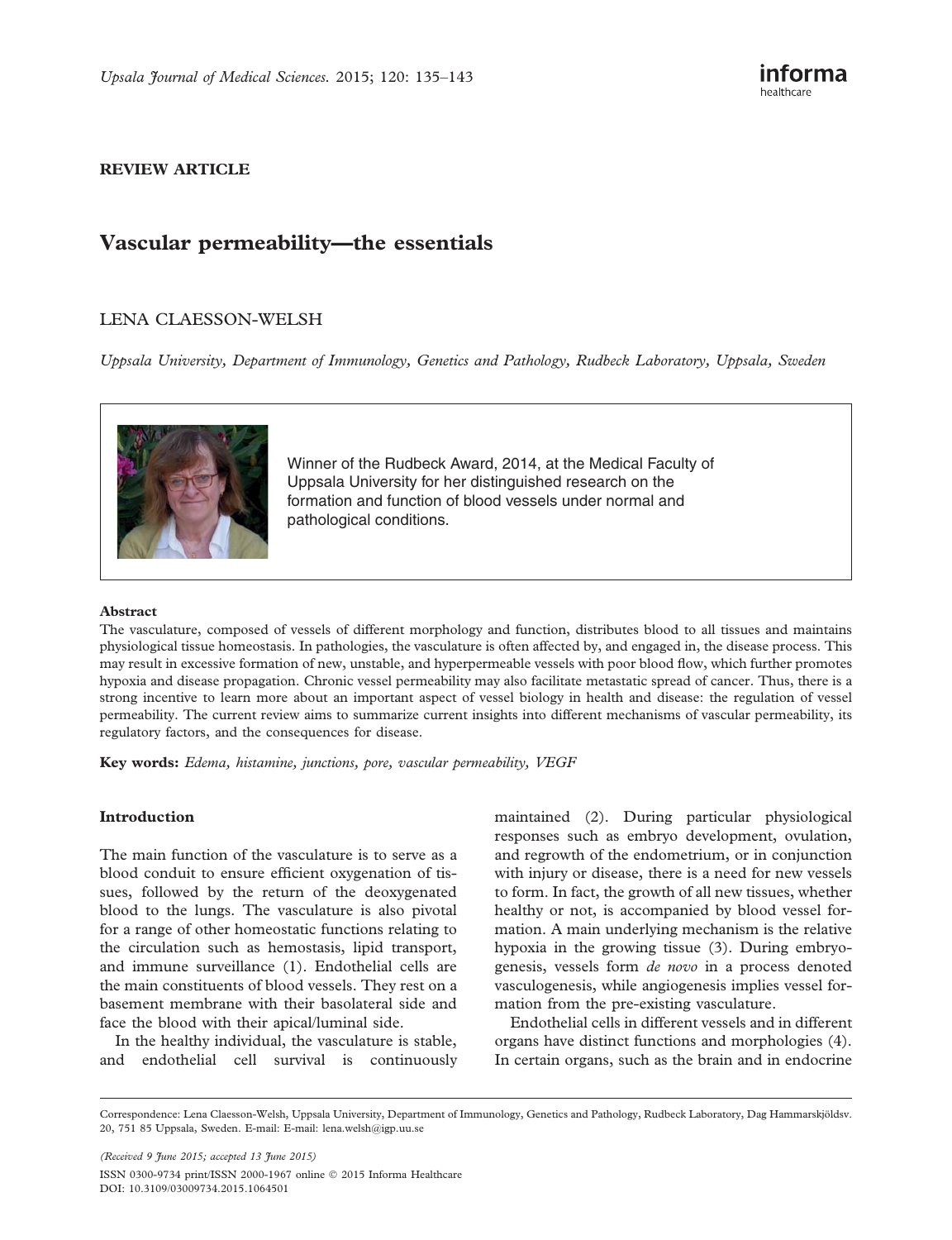organs, endothelial cells present certain morphological features that reflect the need for communication between the organs and the circulation. In the brain, the vasculature forms a particularly strong barrier, the blood–brain barrier (BBB) [\(5](#page-7-0)), to protect the brain parenchyma from detrimental edema. In hormoneproducing organs, such as the endocrine pancreas, endothelial cells display specialized fenestrae on their surface. These are diaphragm-covered 'holes' in the plasma membrane, which allow extremely rapid exocytosis of hormones [\(6\)](#page-7-0).

In most organs, the endothelial cells form a dynamic barrier between the blood and the tissue. In resting conditions, the vasculature continuously leaks solute and small molecules but restricts extravasation of larger molecules and cells. In many diseases, including cancer and chronic inflammatory conditions, the vascular barrier disintegrates and leakage increases and may become chronic. The leakage of larger molecules and cells results in edema, inflammation, and often disease progression.

This review will discuss the current knowledge of how different types of vascular permeability are regulated, how regulation is lost in diseases, and, finally, how insights into regulatory mechanisms can be exploited therapeutically.

#### Mechanisms in permeability

Traditionally, the term 'vascular permeability' implies the basal vascular sieving of solute and small molecules, which occurs in an unstimulated setting. Molecules smaller than 40 kDa may extravasate spontaneously ([7](#page-7-0)), whereas larger molecules require the active disruption of the vascular barrier in order to extravasate to the surrounding tissue. Such induced leakage takes place preferentially in post-capillary venules [\(8,9\)](#page-7-0), but capillaries and larger venules may also leak [\(10](#page-7-0)).

The mechanism underlying vascular leak may be different in different organs and depend on the specialized vasculature. However, two main models have been proposed. One depends on formation of transendothelial channels from vesicles or vacuoles, the vesiculo-vacuolar organelle (VVO), and the other involves endothelial junctions that can be transiently dissolved and allow extravasation. The actin cytoskeleton may have a critical role in gap formation. Moreover, the specialized junction in the brain vasculature, instrumental in the BBB, and the features of fenestrated endothelium will be described. The involvement of these different mechanisms may depend on the vessel type, the organ, the kinetics of the transport, and the nature of what is transported



Figure 1. Different mechanisms for extravasation of solute, cells, and molecules. Specialized capillaries in endocrine organs have pores, fenestrae, in the plasma membrane. Fenestrae allow rapid exchange of solute and molecules such as hormones. Transcellular gaps provide a route for inflammatory cells, which, however, also may exit through paracellular junctions. Disintegration of junctions allows extravasation of molecules.

across the vascular wall—solute, molecules, or cells (Figure 1).

#### The vesiculo-vacuolar organelle

The VVO has been described and interpreted mainly using electron microscopy analyses, which have shown that VVOs are prominent structures in both tumor-supplying and normal vessel endothelial cells ([11,12\)](#page-7-0). Based on the use of various tracers, for example electron-dense ferritin, VVOs have been implicated as the primary pathway for macromolecular extravasation ([9](#page-7-0)).

There is general consensus on the notion that vesicular transport across the endothelium (transcytosis) is an important mechanism for delivery of macromolecules to tissues. During transcytosis, caveolae, specialized regions in the plasma membrane (PM), 'pinch off' from the PM to form discrete vesicular carriers that shuttle to the opposite side of the endothelium where vesicles fuse with the PM, and discharge their cargo into the perivascular space. Endothelial transcytosis may occur in specialized vascular beds or under particular physiological conditions. Transcytosis has been described in the brain vasculature, and it is elevated under conditions at which the BBB is broken due to pericyte deficiency ([13](#page-7-0)). VVOs may be one possible mechanism for transcytosis.

Vesicles and vacuoles that make up the VVO were originally thought to derive from caveolae. A main protein in caveolae is caveolin-1. While caveolin-1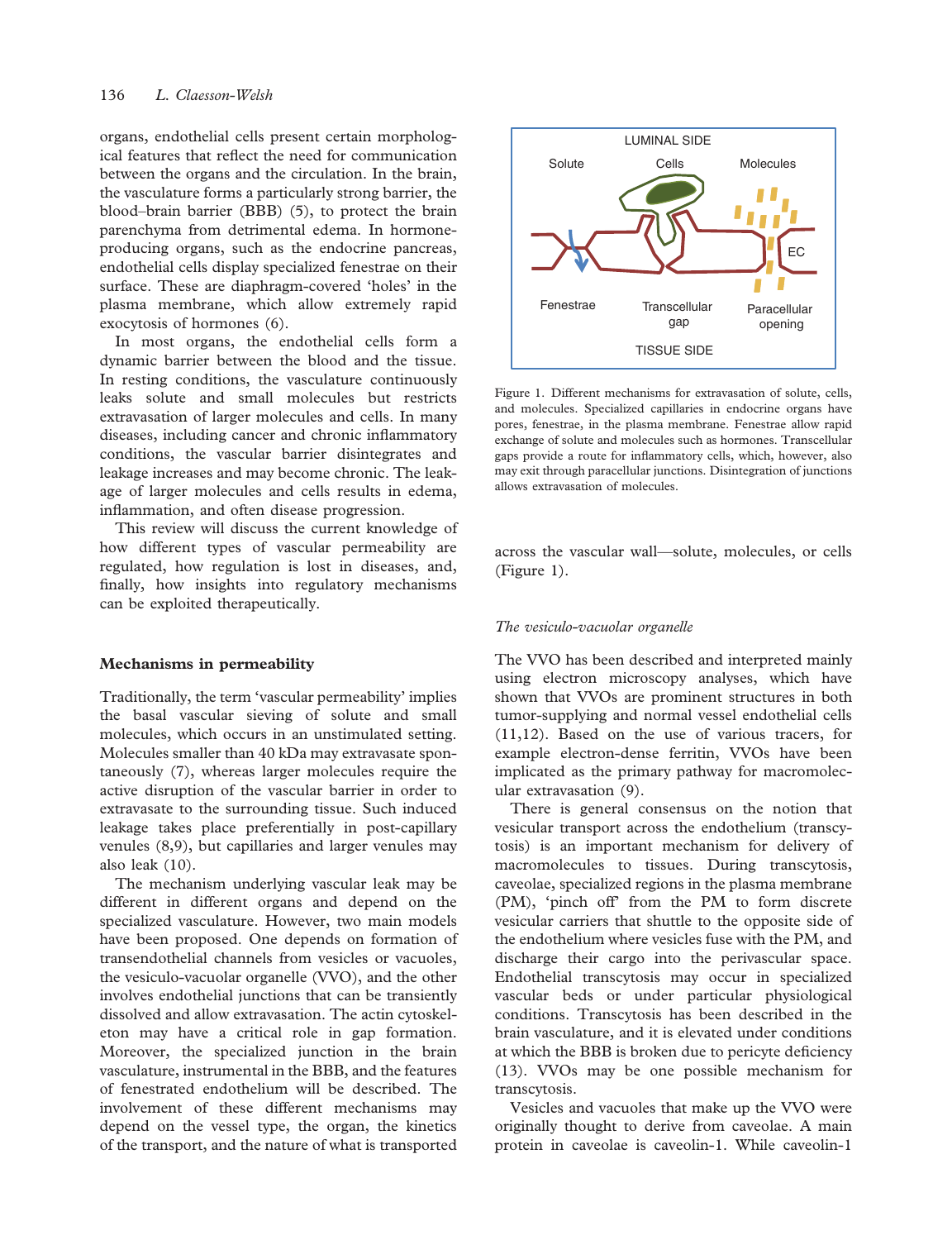

Figure 2. Opening of adherens junction in molecular extravasation. Panel A outlines schematically how VE-cadherin (VEC) engaged in hemophilic interactions at adherens junctions is regulated by hyperphosphorylation, correlating with internalization and degradation of VEcadherin. VE-cadherin may also recycle; see text. Panel B shows leaky mouse tracheal vasculature after tail-vein injection of VEGF and fluorescent microspheres (white), followed by whole-mount immunostaining for VE-cadherin (red). VEGF-induced vascular leakiness leads to edema.

knock-out mice lacked caveolae and showed reduced permeability to macromolecules, the vasculature still contained VVOs [\(14](#page-7-0)). The origin of the VVO is therefore presently not known. A challenge in further analyses of VVOs is that they cannot be studied by conventional light microscopy. Moreover, there is at present no genetic loss-of-function model in which to study VVOs.

## Paracellular junctions

Endothelial cell–cell junctions are organized into adherens and tight junctions. The main component of adherens junctions is vascular endothelial (VE) cadherin, a transmembrane protein which forms homophilic complexes between endothelial cells ([15](#page-7-0)). Adherens junctions dissolve in response to a number of stimuli, including vascular endothelial growth factors (VEGFs) and inflammatory cytokines such as histamine and bradykinin, to allow extravasation of macromolecules (see below). These stimuli cause VE-cadherin dissolution through a triggering event that may involve hyperphosphorylation of VE-cadherin (Figure 2). VE-cadherin is abundantly phosphorylated also in the basal, unstimulated state, through flow-mediated activation of c-Src, which triggers VE-cadherin phosphorylation directly or indirectly ([16](#page-7-0)). The triggering event causing VE-cadherin internalization remains to be identified, and mechanisms different from a direct phosphorylation of VE-cadherin by c-Src have been suggested [\(17\)](#page-7-0).

In a physiological setting, the dissolution of adherens junctions is transient, and the junctions will soon close again in part due to VE-cadherin recycling and reappearance on the cell surface [\(18](#page-7-0)). There are very

few reports showing junctions in their open state or the kinetics of opening and closure *in vivo* ([19](#page-7-0)). In diseases characterized by excess vascular permeability (also denoted vascular leak), the regulation of junction dynamics is lost and the junctions remain open. This is denoted chronic permeability [\(20\)](#page-7-0).

#### The actin cytoskeleton

Retraction of the endothelial cell body has been implicated in mediating increased vascular permeability [\(8\)](#page-7-0). Thus, the action of intracellular motor proteins causes cells to contract in a manner that facilitates opening of paracellular junctions. However, the cell retraction hypothesis has been challenged, and the cell shape changes observed have been attributed to a natural recoil process occurring when cell–cell junctions are disassembled [\(21](#page-7-0),[22\)](#page-7-0). The role of the actin cytoskeleton needs to be further studied.

#### Endothelial fenestrations

Endothelial cells in many vessels form an uninterrupted vasculature. In certain organs, however, the endothelial cells display specialized structures to facilitate rapid transport across the endothelium; see Tse and Stan [\(6\)](#page-7-0) for a detailed description. One example is the fenestrated endothelium that is present in vessels in endocrine glands, digestive tract mucosa, and the kidney peritubular capillaries. Here, endothelial cells are equipped with fenestrae, circular pores, covered by a diaphragm. A key protein in the diaphragm is plasmalemmal vesicle protein-1 (PV1), organized in radial fibrils. Gene targeting of PV1 does not prevent formation of fenestrae as such but results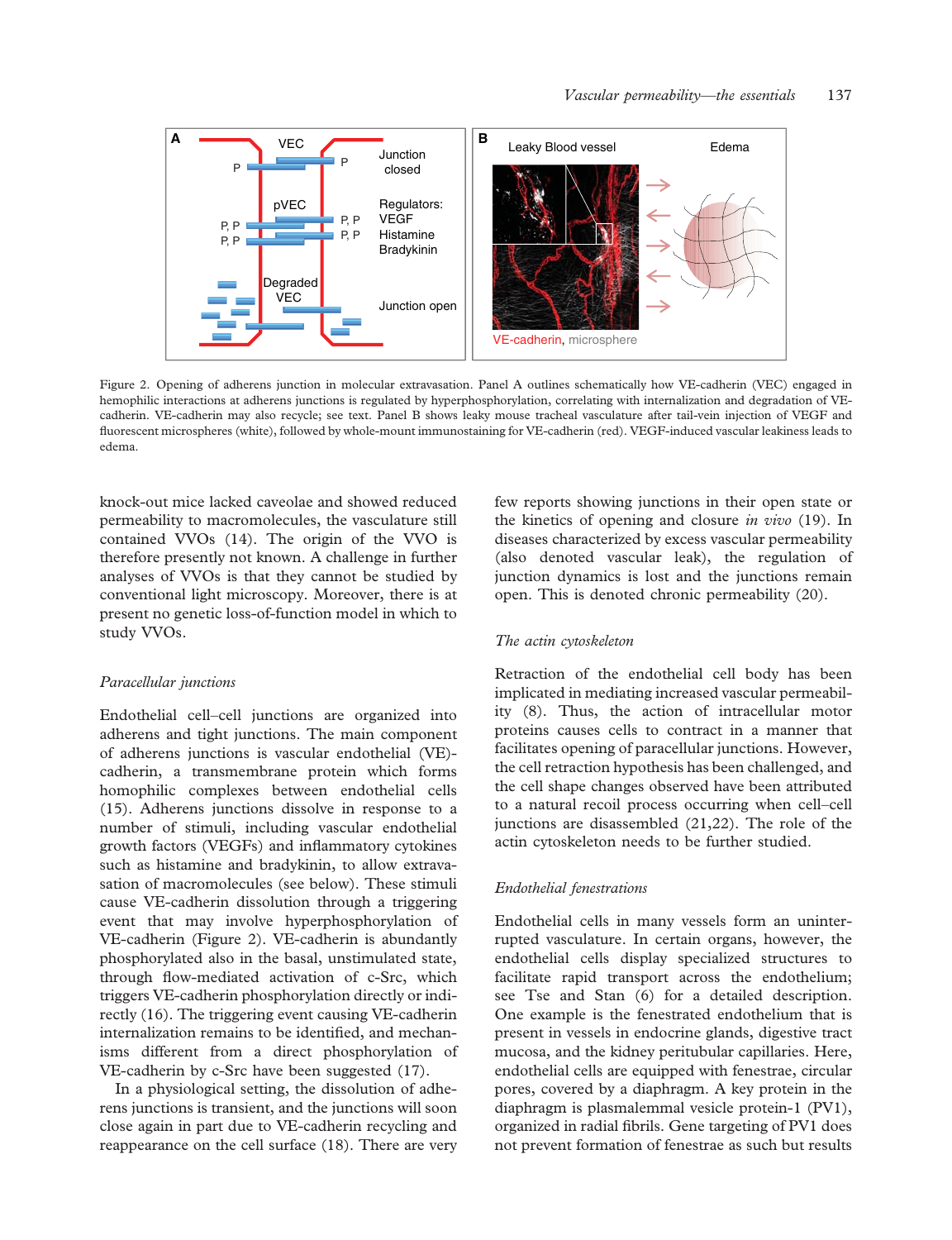in loss of the diaphragm and severe leakage of plasma proteins ([23\)](#page-7-0).

There are naturally occurring fenestrae without diaphragm, i.e. in the kidney glomerulus [\(6](#page-7-0)). The sinusoidal endothelium in the liver and the bone marrow also shows fenestrae without a diaphragm. These fenestrae, also denoted 'gaps', are heterogeneous but of larger diameter than the endocrine vessel fenestrae. How these large openings still maintain the vascular barrier is unclear.

# The blood–brain barrier

The BBB is a unique barrier with the purpose of preventing the brain from exposure to the blood and the adverse consequence of edema, which may be detrimental for the tightly enclosed brain. The brain vasculature has, in addition to adherens junctions, also high-resistance tight junctions and an abundant basement membrane. Perivascular components such as astrocytes, pericytes, and neurons participate functionally in creating the BBB ([5](#page-7-0)). A potentially unique feature of the BBB is the transendothelial vesicular transport of a range of nutrients and metabolic waste products [\(24](#page-7-0)). There is keen interest from the pharmaceutical industry to find strategies to interrupt the BBB for drug delivery. There is still limited information on to what extent the BBB can be transiently opened in response to growth factors and inflammatory cytokines (see below) [\(25](#page-7-0)). Comparative information on molecular mechanisms in central nervous system and peripheral permeability is also lacking.

# Vascular permeability to solute, molecules, and cells

Vascular permeability to solutes and small molecules occurs constitutively and appears not to require an active process. It is likely that the constant sieving of solute is important in maintaining the interstitial pressure in the tissue. It also serves to maintain the immune surveillance function of the lymphatics. Interstitial fluid collected by the lymphatics is carried via lymphatic capillaries to lymph nodes where foreign antigens will be exposed to the immune system [\(26\)](#page-8-0).

Plasma contains three main molecular constituents: albumin, globulins, and fibrinogen ([27\)](#page-8-0). Extravasation of macromolecules serves diverse purposes, for example to maintain the balanced blood and interstitial pressures, to act in immune surveillance, and to carry other molecules, such as hormones and lipids, across the vessel wall. Extravasated fibrinogen, processed to fibrin, may form a provisional matrix on which new blood vessels extend [\(28\)](#page-8-0).

Extravasation of inflammatory and immune cells serves specific purposes in different pathologies. These cells are a prerequisite for healing of an acute disease process but may also propagate a chronic disease and interfere with recovery.

Overall, studies on the regulation of vascular permeability often suffer from the lack of physiological read-outs. It is clear, however, that permeability to solutes, molecules, and cells to some extent is differently regulated. Transient opening of paracellular junctions is the favored model for molecular extravasation. Junctional gaps appear to be required also for extravasation of inflammatory cells; however, the preferred route of exit for leukocytes and immune cells has been difficult unequivocally to sort out [\(29\)](#page-8-0). Inflammatory cells adhere to the endothelium through binding to specific adhesion molecules on the endothelial surface. The cells can then transmigrate directly through the thin endothelial wall, or pericellularly through endothelial junctions ([30-32\)](#page-8-0). The route of choice might depend on the stimulus, type of leukocyte, and vascular bed. Interestingly, expression of a fusion protein between VE-cadherin and  $\alpha$ -catenin in mice resulted in a complete sealing of junctions to macromolecular extravasation [\(33\)](#page-8-0). Inflammatory cell extravasation was, however, not completely restricted. Indeed, the extent of immune cell extravasation appeared not to be affected [\(33](#page-8-0)). It is possible that different inflammatory cells extravasate through different mechanisms or that the cells are sufficiently plastic to adapt to the possibilities offered in the particular situation. Finally, exit of inflammatory cells may be differently regulated in acute and chronic inflammation.

# Regulation of vascular permeability

Vascular permeability can be influenced directly by molecules that cause the barrier to disintegrate, whether it is a transvessel pore or a junction that needs to be opened. The relative extent of permeability can also be indirectly regulated by the blood pressure and the resulting blood flow. An increase in blood flow, e.g. as a consequence of vasodilation ([34,35\)](#page-8-0), will increase vascular permeability. Molecular regulators of vascular permeability include growth factors and inflammatory cytokines.

# Angiogenic growth factors

VEGF was originally denoted vascular permeability factor (VPF) implying its essential role in regulation of the vascular barrier [\(36](#page-8-0)). VEGF is produced by all nucleated cells in the body; its expression is upregulated in hypoxia ([37\)](#page-8-0). VEGF binds to two structurally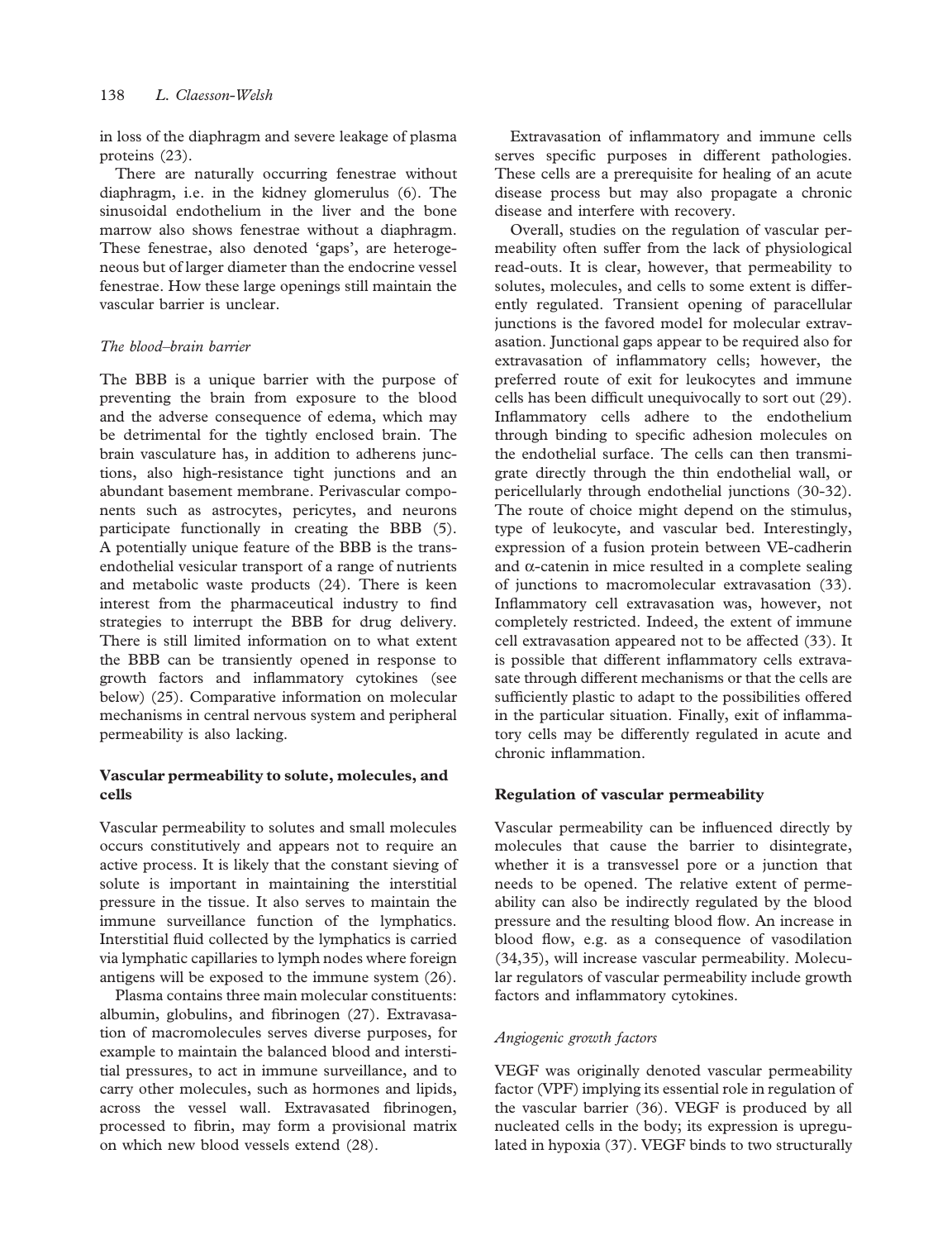

Figure 3. Signal transduction regulating opening of adherens junctions. Three main pathways are depicted: 1) VEGF-induced activation of c-Src leading to VE-cadherin (VE-cad) hyperphosphorylation (pY); 2) activation of eNOS leading to NO generation and effects on adherens junctions; and 3) activation of small GTPases such as RAC followed by rearrangement of the actin cytoskeleton and cell retraction. For details, see text.

related receptors denoted VEGFR1 and VEGFR2 ([38](#page-8-0)). Both receptors, but preferentially VEGFR2, have been implicated in regulation of permeability and angiogenesis. The role of VEGFR1 is more unclear, and it may serve primarily as a negative regulator of VEGFR2. For details, see Koch et al. ([38](#page-8-0)). Binding of VEGF to VEGFR2 leads to receptor dimerization, activation of the intracellular tyrosine kinase activity, and tyrosine phosphorylation of both the receptor itself and intracellular substrates for the kinase, so-called signal transducers. A number of phosphorylation sites in VEGFR2 have been identified ([39\)](#page-8-0). Several of these phosphorylation sites have been studied in loss-of-function analyses by phenylalanine knock-in, in vivo and/or in vitro. The most interesting site at this point appears to be the Y949 site in the VEGFR2 kinase insert. It serves as a binding site for an adaptor molecule, T cell-specific adaptor (TSAd), which binds to the cytoplasmic tyrosine kinase c-Src. Silencing or gene inactivation of TSAd makes endothelial junctions unresponsive to VEGF, resulting in loss of VEGF-induced vascular permeability [\(40](#page-8-0)). Several studies from the David Cheresh lab implicate c-Src in phosphorylation of the critical adherens junction protein VE-cadherin ([41,42\)](#page-8-0). According to the model, c-Src-induced phosphorylation of VE-cadherin promotes dissolution of VE-cadherin contacts between cells, followed by internalization and degradation or recycling of VEcadherin ([18\)](#page-7-0). The other VEGFR2 phosphorylation sites induce signaling pathways that also contribute to vascular permeability regulation. These sites include Y1173 (Y1175 in the human VEGFR2), which binds phospholipase  $C\gamma$  [\(43\)](#page-8-0), as well as the adaptor molecule Shb [\(44\)](#page-8-0), and Y1212 (Y1214 in the human VEGFR2), which binds the adaptor Nck [\(45\)](#page-8-0). For details on their downstream pathways, the reader is referred to a previous study ([46\)](#page-8-0).

Whether other growth factors for which there are receptors on endothelial cells, such as placenta growth factor (binding exclusively to VEGFR1) or fibroblast growth factors (FGFs, binding to FGFR1 and FGFR2), mediate acute or chronic vascular permeability has not yet been addressed in detail.

#### Inflammatory cytokines

The two best-studied inflammatory cytokines in vascular permeability are histamine and bradykinin. Histamine is produced by mast cells and binds to G-protein coupled H1 and H2 histamine receptors (GPCRs) on endothelial cells [\(47](#page-8-0)). Bradykinin is cleaved from kininogen; it acts via GPCRs B1 and B2 [\(48](#page-8-0)). Although other mechanisms have not been excluded, it is quite well established that both histamine and bradykinin mediate activation of the serine/ threonine kinase Akt, which phosphorylates and thereby activates endothelial nitric oxide synthase (eNOS) ([49](#page-8-0)-[52\)](#page-8-0). Thereby, p-eNOS catalyzes the generation of NO. NO is a potent regulator of the vascular tone; it mediates vasodilation by stimulating soluble guanylyl cyclase and increasing cyclic GMP in smooth muscle cells [\(53\)](#page-8-0). Akt is not the only kinase that can phosphorylate and activate eNOS, but it is the best-studied pathway. Another target effect of nitric oxide is S-nitrosylation of beta-catenin that will cause its dissociation from VE-cadherin and consequently the disassembly of adherens junctions ([54](#page-8-0)).

The eNOS-NO pathway is implicated also in VEGF-regulated vascular permeability since ablation of eNOS expression blocks the VEGF response [\(51\)](#page-8-0). Figure 3 depicts a schematic summary of signal transduction pathways regulating disassembly of adherens junctions.

## Vascular permeability and disease

### Vascular permeability and cancer

Tumor vasculature displays a spectrum of morphological and functional abnormalities including loss of vessel hierarchy, increased tortuosity, poor perfusion, instability, and increased vascular leakage ([55](#page-8-0)). To a considerable extent, the tumor vessel phenotype is a consequence of hypoxia-driven persistent VEGFproduction [\(3\)](#page-7-0). Anti-angiogenic treatment e.g. using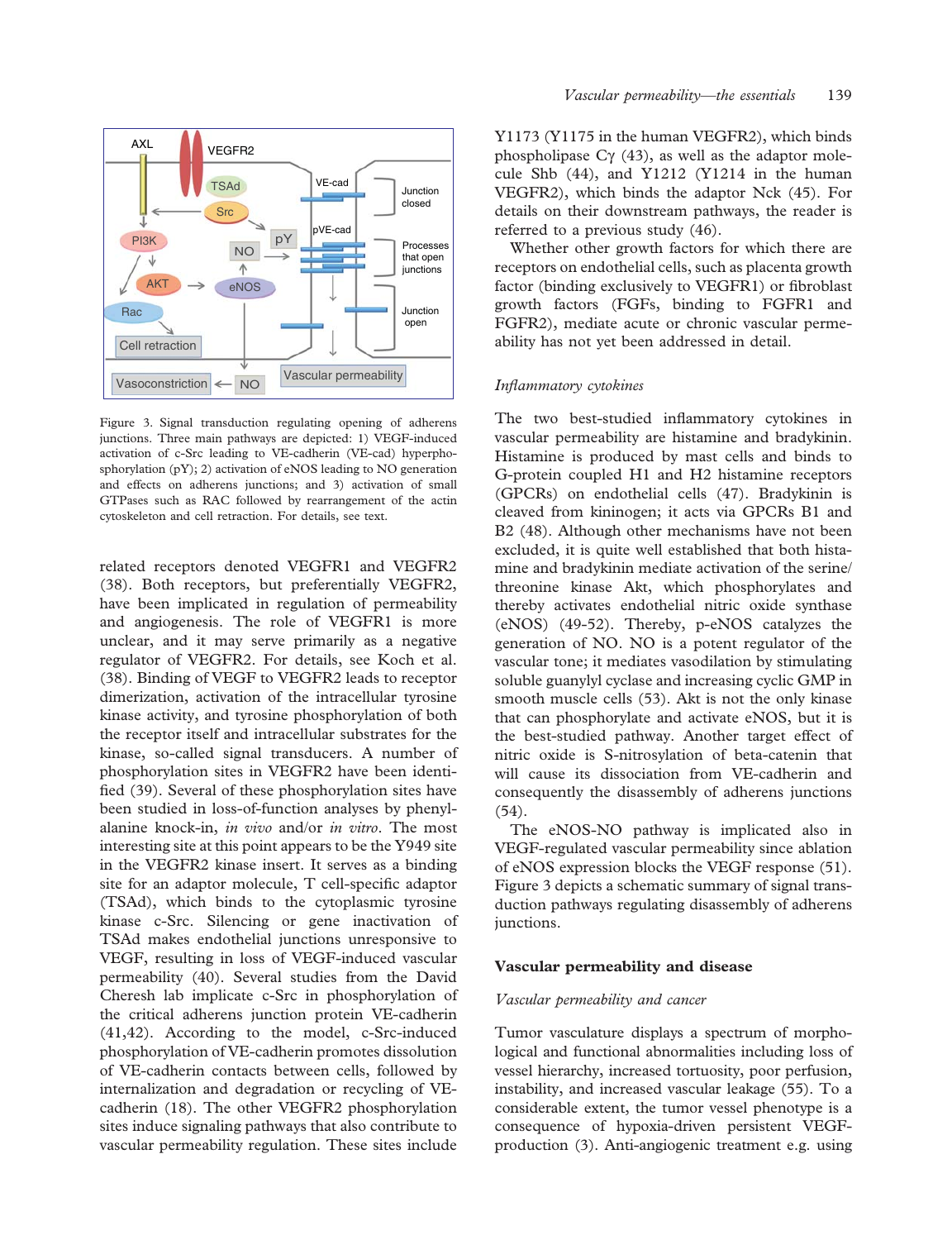VEGF-blocking antibodies or VEGFR kinase inhibitors therefore induces a more normal tumor vessel morphology and attenuates the exaggerated permeability ([56](#page-8-0)). The therapeutic benefit of anti-angiogenic treatment in prolonging progression-free and overall survival depends on the cancer diagnosis, and I refer to in-depth recent reviews on this important matter [\(57](#page-8-0)). To what extent the potential benefit of anti-angiogenic therapy on growth of the primary tumor and suppression of metastatic spread primarily depends on suppression of vascular permeability, or whether other effects of the treatment e.g. on neo-angiogenesis in the tumor are more important, has not been clarified.

The excess tumor vascular permeability has a range of deteriorating effects on the tumor microenvironment including increased interstitial pressure leading to impaired therapeutic delivery ([58\)](#page-8-0). Moreover, the leaky vasculature may facilitate both leukocyte infiltration into the tumor and escape of tumor cells into the blood to establish distant metastases.

#### Vascular permeability and myocardial pathology

Tissue damage in myocardial infarction (MI) is triggered by tissue ischemia as a consequence of vessel occlusion and poor blood flow. This in turn leads to an acute increase in vascular permeability and tissue edema, impairing the ability of the heart to pump efficiently. Moreover, the increased permeability is manifested as increased infiltration of inflammatory cells in the acute phase after vessel occlusion [\(20](#page-7-0)[,59\)](#page-8-0). One of the first cell types to enter the infarcted myocardium is the neutrophil [\(60](#page-8-0)). Neutrophils contribute to tissue damage, e.g. by producing several enzymes that produce reactive oxygen species (ROS) and other tissue-damaging metabolites such as nitrosylated products. Such enzymes include nicotinamide adenine dinucleotide phosphate-oxidase (NAPDH oxidase) and myeloperoxidase (MPO) [\(60](#page-8-0)). Elevated MPO levels predict the risk of heart disease in subgroups otherwise associated with low risk [\(61,62\)](#page-8-0). Elevated MPO levels also independently predict the early risk of future cardiovascular events in patients with acute coronary syndromes ([63](#page-8-0)[,64](#page-9-0)).

### Vascular permeability in retinal disease

The vasculature in the eye is protected by the blood– retinal barrier (BRB), which is maintained by tight junctions between retinal capillary endothelial (RCE) cells and retinal pigment epithelial (RPE) cells, which form the inner and outer BRB, respectively ([65](#page-9-0)). RCE cells possess intercellular tight junctions, which are formed by RCE and glial cells ([66\)](#page-9-0). Loss of normal BRB function is a common feature of many retinal degenerative disorders including age-related macular degeneration, diabetic retinopathy, and retinal vein occlusions ([67\)](#page-9-0). Age-related macular degeneration patients present focal ischemia in the outer retina with associated inflammation, which induces VEGF production and angiogenesis resulting in hyperpermeable vessels. Prolonged elevation of blood sugar concentrations in diabetic patients causes endothelial apoptosis, basement membrane thickening, and pericyte loss, accompanied by increased VEGF synthesis and vascular permeability. Retinal vein occlusions can be attributed to hemodynamic disturbance (increased coagulation, impaired flow properties) resulting in ischemia and increased VEGF synthesis (see Stewart ([67](#page-9-0)) for details). A common aspect of many eye diseases is therefore ischemia, increased VEGF production, and excess vascular permeability ([68](#page-9-0)).The excess permeability has been attributed both to the overstimulated, abnormal vasculature and to changes in the phosphorylation of tight junction proteins such as occludin and zona occludens protein 1 (ZO1) [\(69\)](#page-9-0).

#### Vascular permeability and lymphatics

The blood and lymphatic vasculatures constitute two parallel circulatory organs, connected by the emptying of lymph into the left jugular vein. Blind-ending lymphatic capillaries collect interstitial fluid by pumping the liquid, which will pass lymphatic valves that close to prevent 'back-flow'. Tissue edema facilitates the draining of the interstitial fluid through the initial lymphatic vessels by pulling on the vessels through their tissue-anchored filaments [\(70\)](#page-9-0). In pathologies such as cancer, lymphatic vessels are often collapsed due to the excessive interstitial pressure and edema, implying that the lymphatic vasculature is dysfunctional ([70](#page-9-0)). Several cell types in the cancer produce lymphatic growth factors, including VEGFC that binds the lymphatic receptor tyrosine kinase VEGF receptor 3 (VEGFR3) ([71\)](#page-9-0). Similar to the overstimulated and dysfunctional blood vasculature, the lymphatics may undergo neo-angiogenesis in cancer, which would facilitate draining of the tumor edema, on the one hand, but also, on the other hand, provide a route for spread of the cancer via the lymphatics. However, the relationship between vascular permeability and lymphatic function (collection and propagation of liquid, formation of new lymphatic vessels, and intra- and extravasation) is to a large extent unexplored.

#### **Perspectives**

Excess vascular permeability resulting in edema and swelling of the tissue (in Latin: tumor) was noted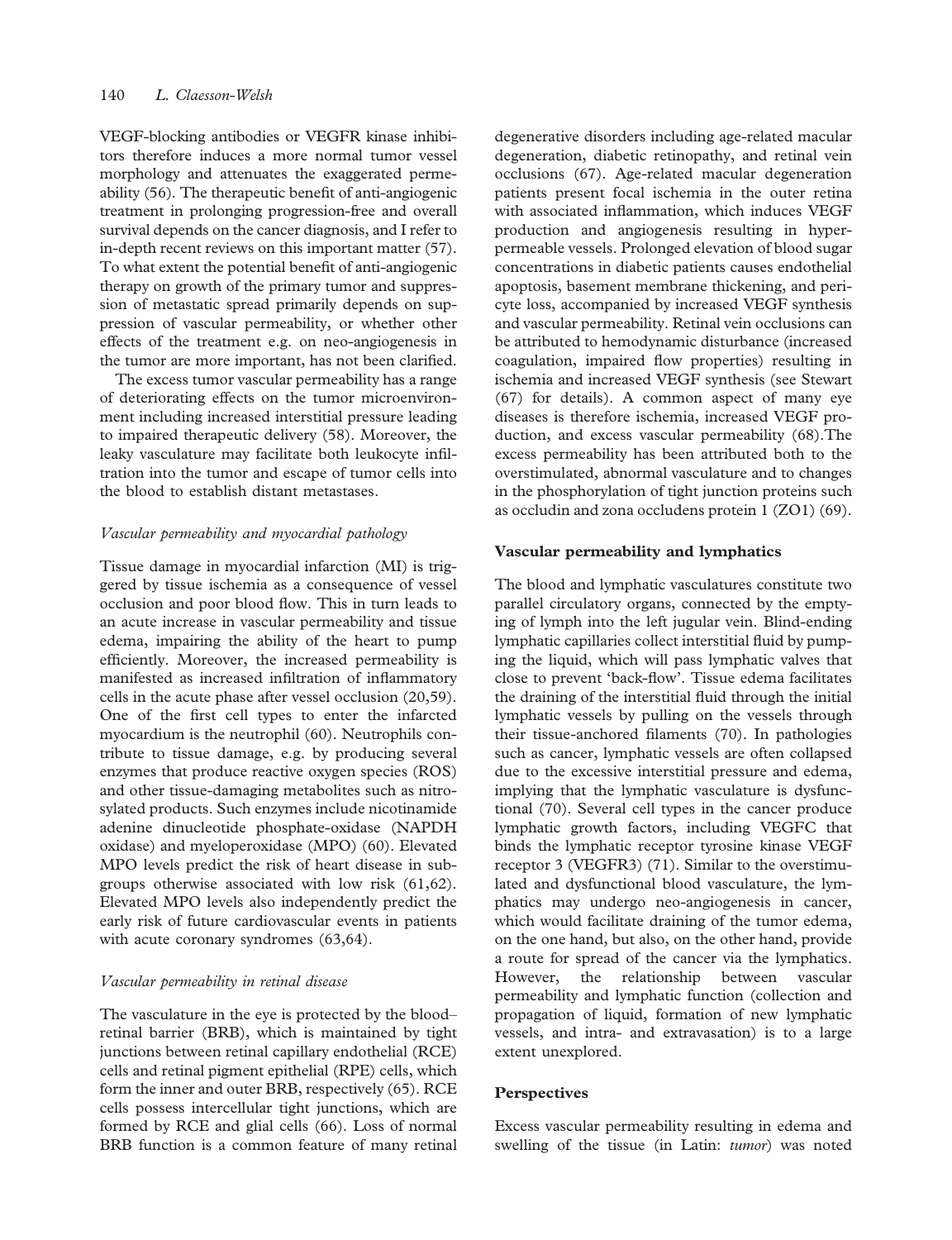<span id="page-7-0"></span>already in the encyclopedia De Medicina by Aulus Cornelius Celsus (25 BC–50 AD) as one of the four cardinal signs of inflammation (tumor, rubor, calor, dolor). A focus of interest today is whether specifically suppressing excess vascular permeability is therapeutically beneficial in a range of diseases. Thereby, tissues engaged in the disease would be less edematous and the interstitial pressure would be lower, allowing more efficient delivery of conventional therapeutics, such as chemotherapy to treat cancer. A more efficient delivery of chemotherapeutics, perhaps at a lower, less toxic, dose, is obviously of considerable interest clinically. It would be expected that the barrier presented by non-leaky vessels would provide better perfusion and thereby facilitate tissue homeostasis and promote healing.

## Acknowledgements

I thank my co-workers for their dedicated work, in particular Dr Xiujuan Li and Dr Naoki Honkura for preparation of the confocal image for Figure 2 and Dr Narendra Padhan for assistance in drawing the figures.

**Funding:** Work in the author's laboratory was supported by grants from the Swedish Cancer Society (CAN2013/661), the Swedish Research Council (2010-2521), Worldwide Cancer Research (13- 1295), and the Knut & Alice Wallenberg Foundation.

Declaration of interest: The author reports no conflicts of interest.

#### References

- 1. Lanitis E, Irving M, Coukos G. [Targeting the tumor vascu](http://www.ncbi.nlm.nih.gov/pubmed/25665467?dopt=Abstract)[lature to enhance T cell activity.](http://www.ncbi.nlm.nih.gov/pubmed/25665467?dopt=Abstract) Curr Opin Immunol. 2015; 33:55–63.
- 2. Lee S, Chen TT, Barber CL, Jordan MC, Murdock J, Desai S, et al. Autocrine VEGF signaling is required for vascular homeostasis. Cell. 2007;130:691–703.
- 3. Liao D, Johnson RS. [Hypoxia: a key regulator of angiogenesis](http://www.ncbi.nlm.nih.gov/pubmed/17603752?dopt=Abstract) [in cancer.](http://www.ncbi.nlm.nih.gov/pubmed/17603752?dopt=Abstract) Cancer Metastasis Rev. 2007;26:281–90.
- 4. Aird WC. [Molecular heterogeneity of tumor endothelium](http://www.ncbi.nlm.nih.gov/pubmed/18726119?dopt=Abstract). Cell Tissue Res. 2009;335:271–81.
- 5. Paolinelli R, Corada M, Orsenigo F, Dejana E. [The molecular](http://www.ncbi.nlm.nih.gov/pubmed/21167284?dopt=Abstract) [basis of the blood brain barrier differentiation and mainte](http://www.ncbi.nlm.nih.gov/pubmed/21167284?dopt=Abstract)[nance. Is it still a mystery?](http://www.ncbi.nlm.nih.gov/pubmed/21167284?dopt=Abstract) Pharmacol Res. 2011;63:165–71.
- 6. Tse D, Stan RV. [Morphological heterogeneity of endothe](http://www.ncbi.nlm.nih.gov/pubmed/20490976?dopt=Abstract)[lium](http://www.ncbi.nlm.nih.gov/pubmed/20490976?dopt=Abstract). Semin Thromb Hemost. 2010;36:236–45.
- 7. Egawa G, Nakamizo S, Natsuaki Y, Doi H, Miyachi Y, Kabashima K. [Intravital analysis of vascular permeability in](http://www.ncbi.nlm.nih.gov/pubmed/23732999?dopt=Abstract) [mice using two-photon microscopy](http://www.ncbi.nlm.nih.gov/pubmed/23732999?dopt=Abstract). Sci Rep. 2013;3:1932.
- 8. Majno G, Shea SM, Leventhal M. [Endothelial contraction](http://www.ncbi.nlm.nih.gov/pubmed/5801425?dopt=Abstract) [induced by histamine-type mediators: an electron microscopic](http://www.ncbi.nlm.nih.gov/pubmed/5801425?dopt=Abstract) [study](http://www.ncbi.nlm.nih.gov/pubmed/5801425?dopt=Abstract). J Cell Biol. 1969;42:647–72.
- 9. Kohn S, Nagy JA, Dvorak HF, Dvorak AM. [Pathways of](http://www.ncbi.nlm.nih.gov/pubmed/1279271?dopt=Abstract) [macromolecular tracer transport across venules and small](http://www.ncbi.nlm.nih.gov/pubmed/1279271?dopt=Abstract) [veins. Structural basis for the hyperpermeability of tumor](http://www.ncbi.nlm.nih.gov/pubmed/1279271?dopt=Abstract) [blood vessels.](http://www.ncbi.nlm.nih.gov/pubmed/1279271?dopt=Abstract) Lab Invest. 1992;67:596–607.
- 10. Roberts WG, Palade GE. [Increased microvascular permeabil](http://www.ncbi.nlm.nih.gov/pubmed/7673356?dopt=Abstract)[ity and endothelial fenestration induced by vascular endothe](http://www.ncbi.nlm.nih.gov/pubmed/7673356?dopt=Abstract)[lial growth factor](http://www.ncbi.nlm.nih.gov/pubmed/7673356?dopt=Abstract). J Cell Sci. 1995;108:2369–79.
- 11. Dvorak AM, Feng D. [The vesiculo-vacuolar organelle \(VVO\).](http://www.ncbi.nlm.nih.gov/pubmed/11259444?dopt=Abstract) [A new endothelial cell permeability organelle.](http://www.ncbi.nlm.nih.gov/pubmed/11259444?dopt=Abstract) J Histochem Cytochem. 2001;49:419–32.
- 12. Caruso RA, Speciale G, Inferrera A, Rigoli L, Inferrera C. [Ultrastructural observations on the microvasculature in](http://www.ncbi.nlm.nih.gov/pubmed/19191195?dopt=Abstract) [advanced gastric carcinomas](http://www.ncbi.nlm.nih.gov/pubmed/19191195?dopt=Abstract). Histol Histopathol. 2001;6: 785–92.
- 13. Armulik A, Genove G, Mae M, Nisancioglu MH, Wallgard E, Niaudet C, et al. [Pericytes regulate the blood-brain barrier](http://www.ncbi.nlm.nih.gov/pubmed/20944627?dopt=Abstract). Nature. 2010;468:557–61.
- 14. Chang SH, Feng D, Nagy JA, Sciuto TE, Dvorak AM, Dvorak HF. [Vascular permeability and pathological angiogen](http://www.ncbi.nlm.nih.gov/pubmed/19729487?dopt=Abstract)[esis in caveolin-1-null mice.](http://www.ncbi.nlm.nih.gov/pubmed/19729487?dopt=Abstract) Am J Pathol. 2009;175:1768–76.
- 15. Dejana E, Bazzoni G, Lampugnani MG. [Vascular endothelial](http://www.ncbi.nlm.nih.gov/pubmed/10502395?dopt=Abstract) [\(VE\)-cadherin: only an intercellular glue?](http://www.ncbi.nlm.nih.gov/pubmed/10502395?dopt=Abstract) Exp Cell Res. 1999; 252:13–19.
- 16. Orsenigo F, Giampietro C, Ferrari A, Corada M, Galaup A, Sigismund S, et al. [Phosphorylation of VE-cadherin is mod](http://www.ncbi.nlm.nih.gov/pubmed/23169049?dopt=Abstract)[ulated by haemodynamic forces and contributes to the regu](http://www.ncbi.nlm.nih.gov/pubmed/23169049?dopt=Abstract)[lation of vascular permeability in vivo](http://www.ncbi.nlm.nih.gov/pubmed/23169049?dopt=Abstract). Nat Commun. 2012;3: 1208.
- 17. Gavard J, Gutkind JS. [VEGF controls endothelial-cell per](http://www.ncbi.nlm.nih.gov/pubmed/17060906?dopt=Abstract)[meability by promoting the beta-arrestin-dependent endocy](http://www.ncbi.nlm.nih.gov/pubmed/17060906?dopt=Abstract)[tosis of VE-cadherin](http://www.ncbi.nlm.nih.gov/pubmed/17060906?dopt=Abstract). Nat Cell Biol. 2006;8:1223–34.
- 18. Fukuhra S, Sakurai A, Yamagishi A, Sako K, Mochizuki N. [Vascular endothelial cadherin-mediated cell-cell adhesion reg](http://www.ncbi.nlm.nih.gov/pubmed/16584626?dopt=Abstract)[ulated by a small GTPase, Rap1](http://www.ncbi.nlm.nih.gov/pubmed/16584626?dopt=Abstract). J Biochem Mol Biol. 2006; 39:132–9.
- 19. Baluk P, Hirata A, Thurston G, Fujiwara T, Neal CR, Michel CC, et al. [Endothelial gaps: time course of formation](http://www.ncbi.nlm.nih.gov/pubmed/9038915?dopt=Abstract) and closure in infl[amed venules of rats](http://www.ncbi.nlm.nih.gov/pubmed/9038915?dopt=Abstract). Am J Physiol. 1997; 272:L155–70.
- 20. Nagy JA, Benjamin L, Zeng H, Dvorak AM, Dvorak HF. [Vascular permeability, vascular hyperpermeability and angio](http://www.ncbi.nlm.nih.gov/pubmed/18293091?dopt=Abstract)[genesis](http://www.ncbi.nlm.nih.gov/pubmed/18293091?dopt=Abstract). Angiogenesis. 2008;11:109–19.
- 21. Adamson RH, Zeng M, Adamson GN, Lenz JF, Curry FE. [PAF- and bradykinin-induced hyperpermeability of rat](http://www.ncbi.nlm.nih.gov/pubmed/12649070?dopt=Abstract) [venules is independent of actin-myosin contraction.](http://www.ncbi.nlm.nih.gov/pubmed/12649070?dopt=Abstract) Am J Physiol Heart Circ Physiol. 2003;285:H406–17.
- 22. Waschke J, Drenckhahn D, Adamson RH, Curry FE. [Role of](http://www.ncbi.nlm.nih.gov/pubmed/15044196?dopt=Abstract) [adhesion and contraction in Rac 1-regulated endothelial bar](http://www.ncbi.nlm.nih.gov/pubmed/15044196?dopt=Abstract)[rier function in vivo and in vitro.](http://www.ncbi.nlm.nih.gov/pubmed/15044196?dopt=Abstract) Am J Physiol Heart Circ Physiol. 2004;287:H704–11.
- 23. Stan RV, Tse D, Deharvengt SJ, Smits NC, Xu Y, Luciano MR, et al. [The diaphragms of fenestrated endothelia:](http://www.ncbi.nlm.nih.gov/pubmed/23237953?dopt=Abstract) [gatekeepers of vascular permeability and blood composition](http://www.ncbi.nlm.nih.gov/pubmed/23237953?dopt=Abstract). Dev Cell. 2012;23:1203–18.
- 24. Strazielle N, Ghersi-Egea JF. [Physiology of blood-brain inter](http://www.ncbi.nlm.nih.gov/pubmed/23298398?dopt=Abstract)[faces in relation to brain disposition of small compounds and](http://www.ncbi.nlm.nih.gov/pubmed/23298398?dopt=Abstract) [macromolecules.](http://www.ncbi.nlm.nih.gov/pubmed/23298398?dopt=Abstract) Mol Pharm. 2013;10:1473–91.
- 25. Hudson N, Powner MB, Sarker MH, Burgoyne T, Campbell M, Ockrim ZK, et al. [Differential apicobasal](http://www.ncbi.nlm.nih.gov/pubmed/25175707?dopt=Abstract) [VEGF signaling at vascular blood-neural barriers.](http://www.ncbi.nlm.nih.gov/pubmed/25175707?dopt=Abstract) Dev Cell. 2014;30:541–52.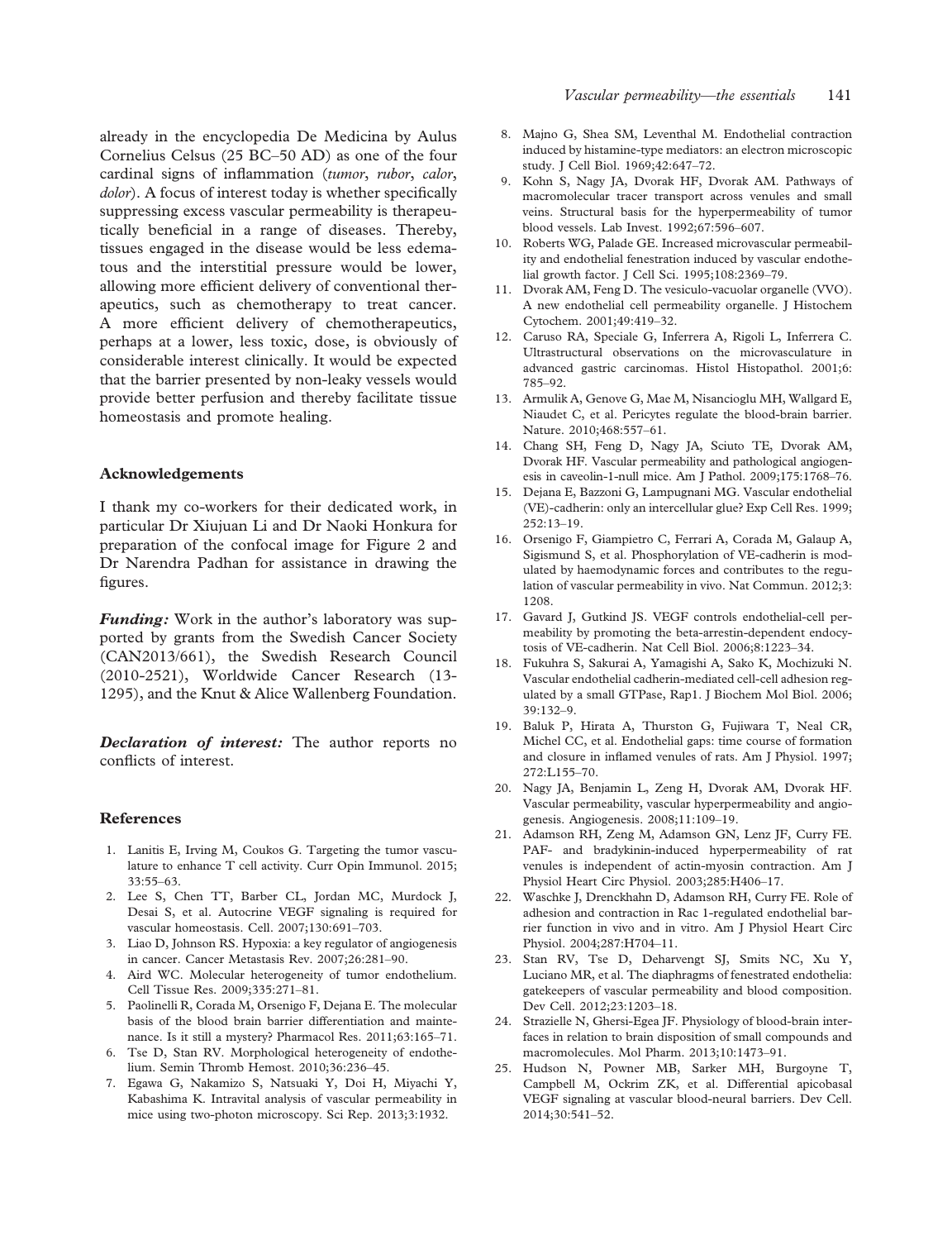#### <span id="page-8-0"></span>142 L. Claesson-Welsh

- 26. Cueni LN, Detmar M. [The lymphatic system in health and](http://www.ncbi.nlm.nih.gov/pubmed/19093783?dopt=Abstract) [disease](http://www.ncbi.nlm.nih.gov/pubmed/19093783?dopt=Abstract). Lymphat Res Biol. 2008;6:109–22.
- 27. Adkins JN, Varnum SM, Auberry KJ, Moore RJ, Angell NH, Smith RD, et al. [Toward a human blood serum proteome:](http://www.ncbi.nlm.nih.gov/pubmed/12543931?dopt=Abstract) [analysis by multidimensional separation coupled with mass](http://www.ncbi.nlm.nih.gov/pubmed/12543931?dopt=Abstract) [spectrometry.](http://www.ncbi.nlm.nih.gov/pubmed/12543931?dopt=Abstract) Mol Cell Proteomics. 2002;1:947–55.
- 28. Dvorak HF, Harvey VS, Estrella P, Brown LF, McDonagh J, Dvorak AM. [Fibrin containing gels induce angiogenesis.](http://www.ncbi.nlm.nih.gov/pubmed/2447383?dopt=Abstract) [Implications for tumor stroma generation and wound healing](http://www.ncbi.nlm.nih.gov/pubmed/2447383?dopt=Abstract). Lab Invest. 1987;57:673–86.
- 29. Vestweber D, Wessel F, Nottebaum AF. [Similarities and](http://www.ncbi.nlm.nih.gov/pubmed/24638889?dopt=Abstract) [differences in the regulation of leukocyte extravasation](http://www.ncbi.nlm.nih.gov/pubmed/24638889?dopt=Abstract) [and vascular permeability.](http://www.ncbi.nlm.nih.gov/pubmed/24638889?dopt=Abstract) Semin Immunopathol. 2014;36: 177–92.
- 30. Vestweber D. [Relevance of endothelial junctions in leukocyte](http://www.ncbi.nlm.nih.gov/pubmed/22671605?dopt=Abstract) [extravasation and vascular permeability](http://www.ncbi.nlm.nih.gov/pubmed/22671605?dopt=Abstract). Ann N Y Acad Sci. 2012;1257:184–92.
- 31. Phillipson M, Kubes P. [The neutrophil in vascular in](http://www.ncbi.nlm.nih.gov/pubmed/22064428?dopt=Abstract)flam[mation](http://www.ncbi.nlm.nih.gov/pubmed/22064428?dopt=Abstract). Nat Med. 2011;17:1381–90.
- 32. Nourshargh S, Hordijk PL, Sixt M. [Breaching multiple](http://www.ncbi.nlm.nih.gov/pubmed/20414258?dopt=Abstract) [barriers: leukocyte motility through venular walls and the](http://www.ncbi.nlm.nih.gov/pubmed/20414258?dopt=Abstract) [interstitium.](http://www.ncbi.nlm.nih.gov/pubmed/20414258?dopt=Abstract) Nat Rev Mol Cell Biol. 2010;11:366–78.
- 33. Schulte D, Kuppers V, Dartsch N, Broermann A, Li H, Zarbock A, et al. [Stabilizing the VE-cadherin-catenin complex](http://www.ncbi.nlm.nih.gov/pubmed/21857650?dopt=Abstract) [blocks leukocyte extravasation and vascular permeability](http://www.ncbi.nlm.nih.gov/pubmed/21857650?dopt=Abstract). EMBO J. 2011;30:4157–70.
- 34. Baskurt OK, Yalcin O, Meiselman HJ. [Hemorheology and](http://www.ncbi.nlm.nih.gov/pubmed/15258340?dopt=Abstract) [vascular control mechanisms](http://www.ncbi.nlm.nih.gov/pubmed/15258340?dopt=Abstract). Clin Hemorheol Microcirc. 2004;30:169–78.
- 35. Meininger GA, Davis MJ. [Cellular mechanisms involved in](http://www.ncbi.nlm.nih.gov/pubmed/1415587?dopt=Abstract) [the vascular myogenic response](http://www.ncbi.nlm.nih.gov/pubmed/1415587?dopt=Abstract). Am J Physiol. 1992;263: H647–59.
- 36. Senger DR, Galli SJ, Dvorak AM, Perruzzi CA, Harvey VS, Dvorak HF. [Tumor cells secrete a vascular permeability factor](http://www.ncbi.nlm.nih.gov/pubmed/6823562?dopt=Abstract) [that promotes accumulation of ascites](http://www.ncbi.nlm.nih.gov/pubmed/6823562?dopt=Abstract) fluid. Science. 1983; 219:983–5.
- 37. Ferrara N. VEGF as a therapeutic target in cancer. Oncology. 2005;69:11–16.
- 38. Koch S, Tugues S, Li X, Gualandi L, Claesson-Welsh L. [Signal transduction by vascular endothelial growth factor](http://www.ncbi.nlm.nih.gov/pubmed/21711246?dopt=Abstract) [receptors](http://www.ncbi.nlm.nih.gov/pubmed/21711246?dopt=Abstract). Biochem J. 2011;437:169–83.
- 39. Matsumoto T, Bohman S, Dixelius J, Berge T, Dimberg A, Magnusson P, et al. [VEGF receptor-2 Y951 signaling and a](http://www.ncbi.nlm.nih.gov/pubmed/15962004?dopt=Abstract) [role for the adapter molecule TSAd in tumor angiogenesis](http://www.ncbi.nlm.nih.gov/pubmed/15962004?dopt=Abstract). EMBO J. 2005;24:2342–53.
- 40. Sun Z, Li X, Massena S, Kutschera S, Padhan N, Gualandi L, et al. [VEGFR2 induces c-Src signaling and](http://www.ncbi.nlm.nih.gov/pubmed/22689825?dopt=Abstract) [vascular permeability in vivo via the adaptor protein TSAd](http://www.ncbi.nlm.nih.gov/pubmed/22689825?dopt=Abstract). J Exp Med. 2012;209:1363–77.
- 41. Weis S, Cui J, Barnes L, Cheresh D. [Endothelial barrier](http://www.ncbi.nlm.nih.gov/pubmed/15504909?dopt=Abstract) [disruption by VEGF-mediated Src activity potentiates tumor](http://www.ncbi.nlm.nih.gov/pubmed/15504909?dopt=Abstract) [cell extravasation and metastasis.](http://www.ncbi.nlm.nih.gov/pubmed/15504909?dopt=Abstract) J Cell Biol. 2004;167:223–9.
- 42. Eliceiri BP, Paul R, Schwartzberg PL, Hood JD, Leng J, Cheresh DA. [Selective requirement for Src kinases during](http://www.ncbi.nlm.nih.gov/pubmed/10635317?dopt=Abstract) [VEGF-induced angiogenesis and vascular permeability](http://www.ncbi.nlm.nih.gov/pubmed/10635317?dopt=Abstract). Mol Cell. 1999;4:915–24.
- 43. Sakurai Y, Ohgimoto K, Kataoka Y, Yoshida N, Shibuya M. [Essential role of Flk-1 \(VEGF receptor 2\) tyrosine residue](http://www.ncbi.nlm.nih.gov/pubmed/15644447?dopt=Abstract) [1173 in vasculogenesis in mice](http://www.ncbi.nlm.nih.gov/pubmed/15644447?dopt=Abstract). Proc Natl Acad Sci USA. 2005;102:1076–81.
- 44. Funa NS, Kriz V, Zang G, Calounova G, Akerblom B, Mares J, et al. [Dysfunctional microvasculature as a conse](http://www.ncbi.nlm.nih.gov/pubmed/19223532?dopt=Abstract)[quence of shb gene inactivation causes impaired tumor](http://www.ncbi.nlm.nih.gov/pubmed/19223532?dopt=Abstract) [growth.](http://www.ncbi.nlm.nih.gov/pubmed/19223532?dopt=Abstract) Cancer Res. 2009;69:2141–8.
- 45. Lamalice L, Houle F, Huot J. [Phosphorylation of](http://www.ncbi.nlm.nih.gov/pubmed/16966330?dopt=Abstract) [Tyr1214 within VEGFR-2 triggers the recruitment of Nck](http://www.ncbi.nlm.nih.gov/pubmed/16966330?dopt=Abstract) [and activation of Fyn leading to SAPK2/p38 activation and](http://www.ncbi.nlm.nih.gov/pubmed/16966330?dopt=Abstract) [endothelial cell migration in response to VEGF.](http://www.ncbi.nlm.nih.gov/pubmed/16966330?dopt=Abstract) J Biol Chem. 2006;281:34009–20.
- 46. Claesson-Welsh L, Welsh M. [VEGFA and tumour angiogen](http://www.ncbi.nlm.nih.gov/pubmed/23216836?dopt=Abstract)[esis](http://www.ncbi.nlm.nih.gov/pubmed/23216836?dopt=Abstract). J Intern Med. 2013;273:114–27.
- 47. Marshall I. [Characterization and distribution of histamine](http://www.ncbi.nlm.nih.gov/pubmed/6083401?dopt=Abstract) [H1- and H2-receptors in precapillary vessels](http://www.ncbi.nlm.nih.gov/pubmed/6083401?dopt=Abstract). J Cardiovasc Pharmacol. 1984;6:S587–97.
- 48. Sharma JN, Al-Dhalmawi GS. [Bradykinin receptor antago](http://www.ncbi.nlm.nih.gov/pubmed/12811681?dopt=Abstract)[nists: therapeutic implications.](http://www.ncbi.nlm.nih.gov/pubmed/12811681?dopt=Abstract) IDrugs. 2003;6:581–6.
- 49. Phung TL, Ziv K, Dabydeen D, Eyiah-Mensah G, Riveros M, Perruzzi C, et al. [Pathological angiogenesis is induced by](http://www.ncbi.nlm.nih.gov/pubmed/16904613?dopt=Abstract) [sustained Akt signaling and inhibited by rapamycin](http://www.ncbi.nlm.nih.gov/pubmed/16904613?dopt=Abstract). Cancer Cell. 2006;10:159–70.
- 50. Fulton D, Gratton JP, McCabe TJ, Fontana J, Fujio Y, Walsh K, et al. [Regulation of endothelium-derived nitric](http://www.ncbi.nlm.nih.gov/pubmed/10376602?dopt=Abstract) [oxide production by the protein kinase Akt](http://www.ncbi.nlm.nih.gov/pubmed/10376602?dopt=Abstract). Nature. 1999; 399:597–601.
- 51. Fukumura D, Gohongi T, Kadambi A, Izumi Y, Ang J, Yun CO, et al. [Predominant role of endothelial nitric oxide](http://www.ncbi.nlm.nih.gov/pubmed/11226286?dopt=Abstract) [synthase in vascular endothelial growth factor-induced angio](http://www.ncbi.nlm.nih.gov/pubmed/11226286?dopt=Abstract)[genesis and vascular permeability.](http://www.ncbi.nlm.nih.gov/pubmed/11226286?dopt=Abstract) Proc Natl Acad Sci USA. 2001;98:2604–9.
- 52. Dimmeler S, Fleming I, Fisslthaler B, Hermann C, Busse R, Zeiher AM. [Activation of nitric oxide synthase in endothelial](http://www.ncbi.nlm.nih.gov/pubmed/10376603?dopt=Abstract) [cells by Akt-dependent phosphorylation](http://www.ncbi.nlm.nih.gov/pubmed/10376603?dopt=Abstract). Nature. 1999;399: 601–5.
- 53. Forstermann U, Sessa WC. [Nitric oxide synthases: regulation](http://www.ncbi.nlm.nih.gov/pubmed/21890489?dopt=Abstract) [and function](http://www.ncbi.nlm.nih.gov/pubmed/21890489?dopt=Abstract). Eur Heart J. 2012;33:829–37.
- 54. Thibeault S, Rautureau Y, Oubaha M, Faubert D, Wilkes BC, Delisle C, et al. [S-nitrosylation of beta-catenin](http://www.ncbi.nlm.nih.gov/pubmed/20705246?dopt=Abstract) [by eNOS-derived NO promotes VEGF-induced endothelial](http://www.ncbi.nlm.nih.gov/pubmed/20705246?dopt=Abstract) [cell permeability](http://www.ncbi.nlm.nih.gov/pubmed/20705246?dopt=Abstract). Mol Cell. 2010;39:468–76.
- 55. McDonald DM, Baluk P. [Imaging of angiogenesis in in](http://www.ncbi.nlm.nih.gov/pubmed/16373858?dopt=Abstract)flamed [airways and tumors: newly formed blood vessels are not alike](http://www.ncbi.nlm.nih.gov/pubmed/16373858?dopt=Abstract) [and may be wildly abnormal: Parker B. Francis lecture](http://www.ncbi.nlm.nih.gov/pubmed/16373858?dopt=Abstract). Chest. 2005;128:602S–8S.
- 56. Jain RK. [Normalization of tumor vasculature: an emerging](http://www.ncbi.nlm.nih.gov/pubmed/15637262?dopt=Abstract) [concept in antiangiogenic therapy](http://www.ncbi.nlm.nih.gov/pubmed/15637262?dopt=Abstract). Science. 2005;307:58–62.
- 57. Singh M, Ferrara N. [Modeling and predicting clinical ef](http://www.ncbi.nlm.nih.gov/pubmed/22781694?dopt=Abstract)ficacy [for drugs targeting the tumor milieu](http://www.ncbi.nlm.nih.gov/pubmed/22781694?dopt=Abstract). Nat Biotechnol. 2012; 30:648–57.
- 58. Azzi S, Hebda JK, Gavard J. [Vascular permeability and drug](http://www.ncbi.nlm.nih.gov/pubmed/23967403?dopt=Abstract) [delivery in cancers.](http://www.ncbi.nlm.nih.gov/pubmed/23967403?dopt=Abstract) Front Oncol. 2013;3:211.
- 59. Weis SM. [Vascular permeability in cardiovascular disease and](http://www.ncbi.nlm.nih.gov/pubmed/18391792?dopt=Abstract) [cancer](http://www.ncbi.nlm.nih.gov/pubmed/18391792?dopt=Abstract). Curr Opin Hematol. 2008;15:243–9.
- 60. Carbone F, Nencioni A, Mach F, Vuilleumier N, Montecucco F. [Pathophysiological role of neutrophils in acute](http://www.ncbi.nlm.nih.gov/pubmed/23740239?dopt=Abstract) [myocardial infarction.](http://www.ncbi.nlm.nih.gov/pubmed/23740239?dopt=Abstract) Thromb Haemost. 2013;110:501–14.
- 61. Meuwese MC, Stroes ES, Hazen SL, van Miert JN, Kuivenhoven JA, Schaub RG, et al. [Serum myeloperoxidase](http://www.ncbi.nlm.nih.gov/pubmed/17616301?dopt=Abstract) [levels are associated with the future risk of coronary artery](http://www.ncbi.nlm.nih.gov/pubmed/17616301?dopt=Abstract) [disease in apparently healthy individuals: the EPIC-Norfolk](http://www.ncbi.nlm.nih.gov/pubmed/17616301?dopt=Abstract) [Prospective Population Study.](http://www.ncbi.nlm.nih.gov/pubmed/17616301?dopt=Abstract) J Am Coll Cardiol. 2007;50: 159–65.
- 62. Karakas M, Koenig W, Zierer A, Herder C, Rottbauer W, Baumert J, et al. [Myeloperoxidase is associated with incident](http://www.ncbi.nlm.nih.gov/pubmed/21535251?dopt=Abstract) [coronary heart disease independently of traditional risk fac](http://www.ncbi.nlm.nih.gov/pubmed/21535251?dopt=Abstract)[tors: results from the MONICA/KORA Augsburg study](http://www.ncbi.nlm.nih.gov/pubmed/21535251?dopt=Abstract). J Intern Med. 2012;271:43–50.
- 63. Baldus S, Heeschen C, Meinertz T, Zeiher AM, Eiserich JP, Munzel T, et al. [Myeloperoxidase serum levels predict risk in](http://www.ncbi.nlm.nih.gov/pubmed/12952835?dopt=Abstract)